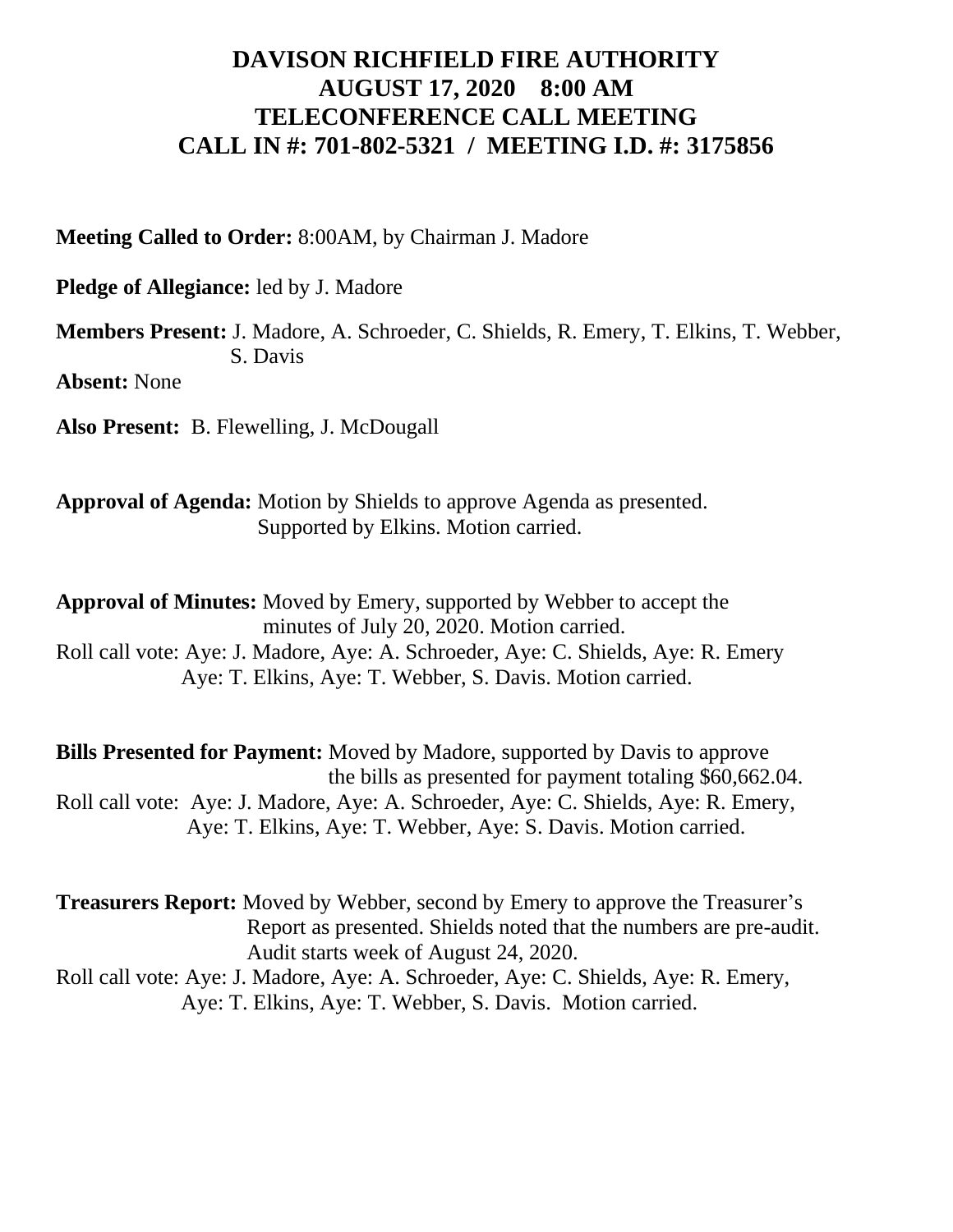Davison Richfield Fire Authority August 17, 2020 Page 2

**Correspondence:** Statewide Fire Gear & Equipment Donation Program call to donate what we can (10 years old), to help new Presque Isle Fire Department. Chief to go through inventory. Items can be delivered direct or can drop off at Macomb, Metro Airport. Precise list to remove from asset list to be given to Treasurer. Motion by Emery to make donation, second by Shields. Roll call vote: Aye: J. Madore, Aye: A. Schroeder, Aye: C. Shields, Aye: R. Emery, Aye: T. Elkins, Aye: T. Webber, S. Davis. Motion carried.

**Unfinished:** Fire Authority Agreement text amendment(s). Shields made the suggestion of the municipalities hiring one (1) neutral attorney rather than using multiple to review existing document & modernize it to reflect new laws that have been adopted over the years & are not currently in the agreement. There is still the need for a Committee with a representative from each municipality & Fire Chief. Moved by Emery, supported by Shields to have Board review rewrite & approve after Attorney's suggestions.

Roll call vote: Aye: J. Madore, Aye: A. Schroeder, Aye: C. Shields, Aye: R. Emery, Aye: T. Elkins, Aye: T. Webber, S. Davis. Motion carried.

> Emery suggested the Fire Authority Board Chairperson needs to rotate on a revolving basis for a fair equal feel of the Authority. Officer elections are yearly at July meeting.

**New Business:** Madore made motion to adopt as presented in Resolution 2020-04, the name for Station #2 be the "Michael C. Wright Station #2." Support by Emery. Station #2 opened in the Fall of 2014. It was noted that change happens over the years & names may change in the meantime. Suggestion of name plaques in dedication to previous members be placed on south side of station building was an alternate option. Madore to talk with M. Wright.

Roll call vote: Aye: J. Madore, Aye: C. Shields, Aye: T. Elkins, Aye: T. Webber. Nay: R. Emery, Nay: S. Davis, Nay: A. Schroeder. Motion carried.

## **Personnel Committee:** Firefighter A. Dunton retired July 1, 2020, hired June 2014. Due to continued Covid restrictions, plaque & service award have not been ordered yet.